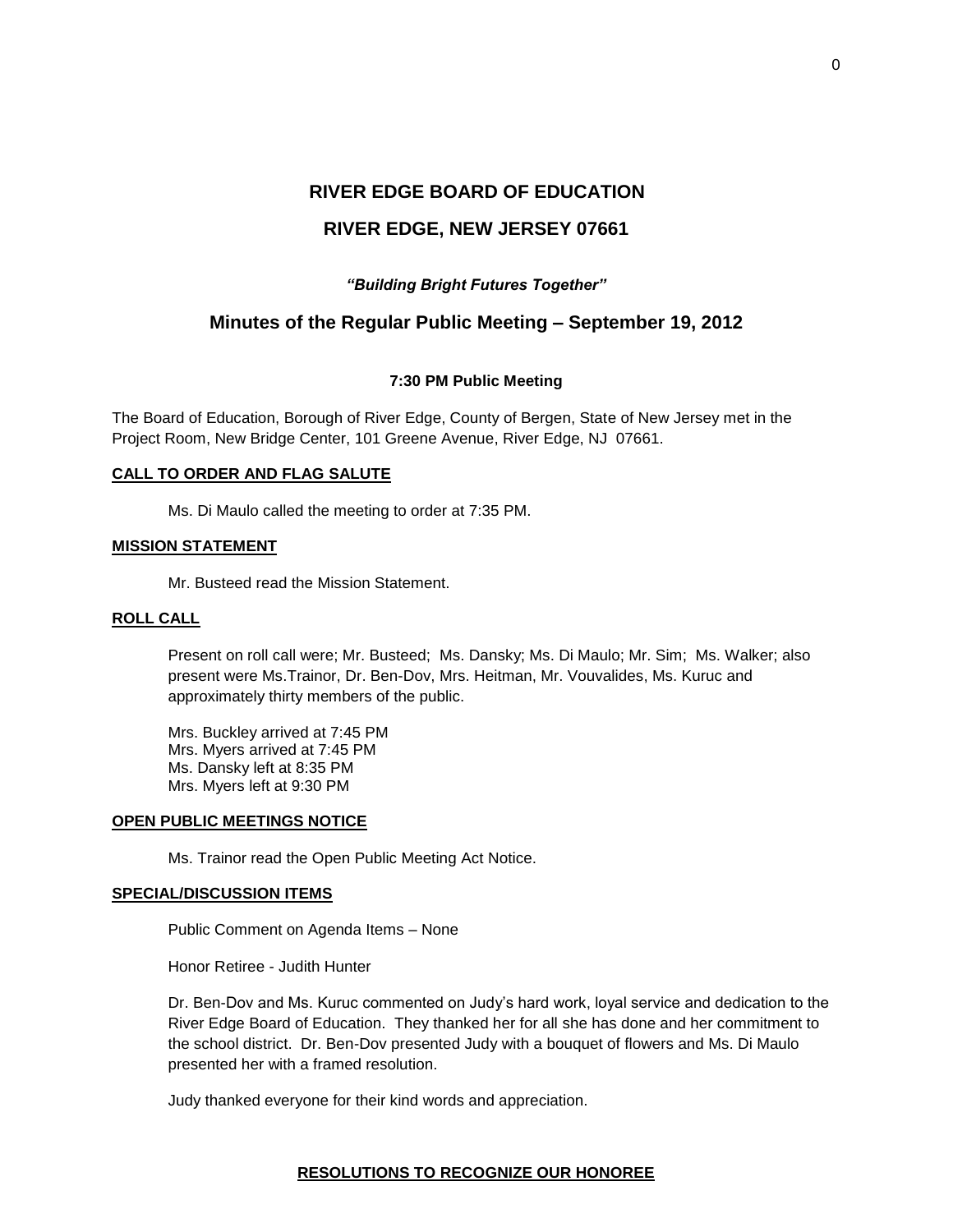#### **Honor Retiree Judith Hunter**

Motion by Ms. Dansky

Seconded by Mrs. Buckley

*WHEREAS, Judith Hunter has announced her retirement after thirty eight years of dedicated service to the River Edge Public Schools; and*

 *WHEREAS, her years of experience and knowledge of speech and language development have enabled the River Edge district to provide exceptional service to our students and valuable support to parents and teachers, and* 

*WHEREAS, she has been an essential part of the Special Services department and a valuable resource for the entire school community, and*

*WHEREAS, her dedication, patience, gentle and compassionate instructional style will be remembered by those lives she has touched for years to come, and*

*WHEREAS, after her many years of faithful service to education and the River Edge community, she wishes to retire;*

*NOW THEREFORE, BE IT RESOLVED, that the Board of Education of the Borough of River Edge on this Nineteenth Day of September, 2012 spread upon its minutes this Resolution of Appreciation for her valued service, and*

*BE IT FURTHER RESOLVED, that the River Edge community offers its best wishes to Judith Hunter for a long, happy, healthy and productive retirement and its gratitude for her years of service to the district.* 

> Ayes: Mrs. Buckley, Mr. Busteed, Ms. Dansky, Ms. Di Maulo, Mrs. Myers, Mr. Sim, Ms. Walker

Nays: None

Dr. Ben-Dov welcomed the new staff to the River Edge School District. Each staff member introduced themselves.

 Julia Diminich – District Literacy Coach Emma Halik – .5 Resource (K-3) – Not able to attend Karla Idunate – Spanish Christina Jennings – P/T Spanish Kate Langan – Roosevelt School – 1st Grade Risa Louda – Speech Teacher Maureen Martin – Roosevelt School Leave Replacement – 3<sup>rd</sup> Grade Kevin McGrath – Interim Assistant Principal - Not able to attend Kathryn O' Brien - .5 G&T/.5 Resource  $(3<sup>rd</sup>$  &  $4<sup>th</sup>)$ Katherine O' Reilly – NBC – Kindergarten Keri Rehns – Cherry Hill School-5<sup>th</sup> Grade Laura Ruggiero – Roosevelt School Leave Replacement – 2<sup>nd</sup> Grade Stephanie Seigel – District CST School Psychologist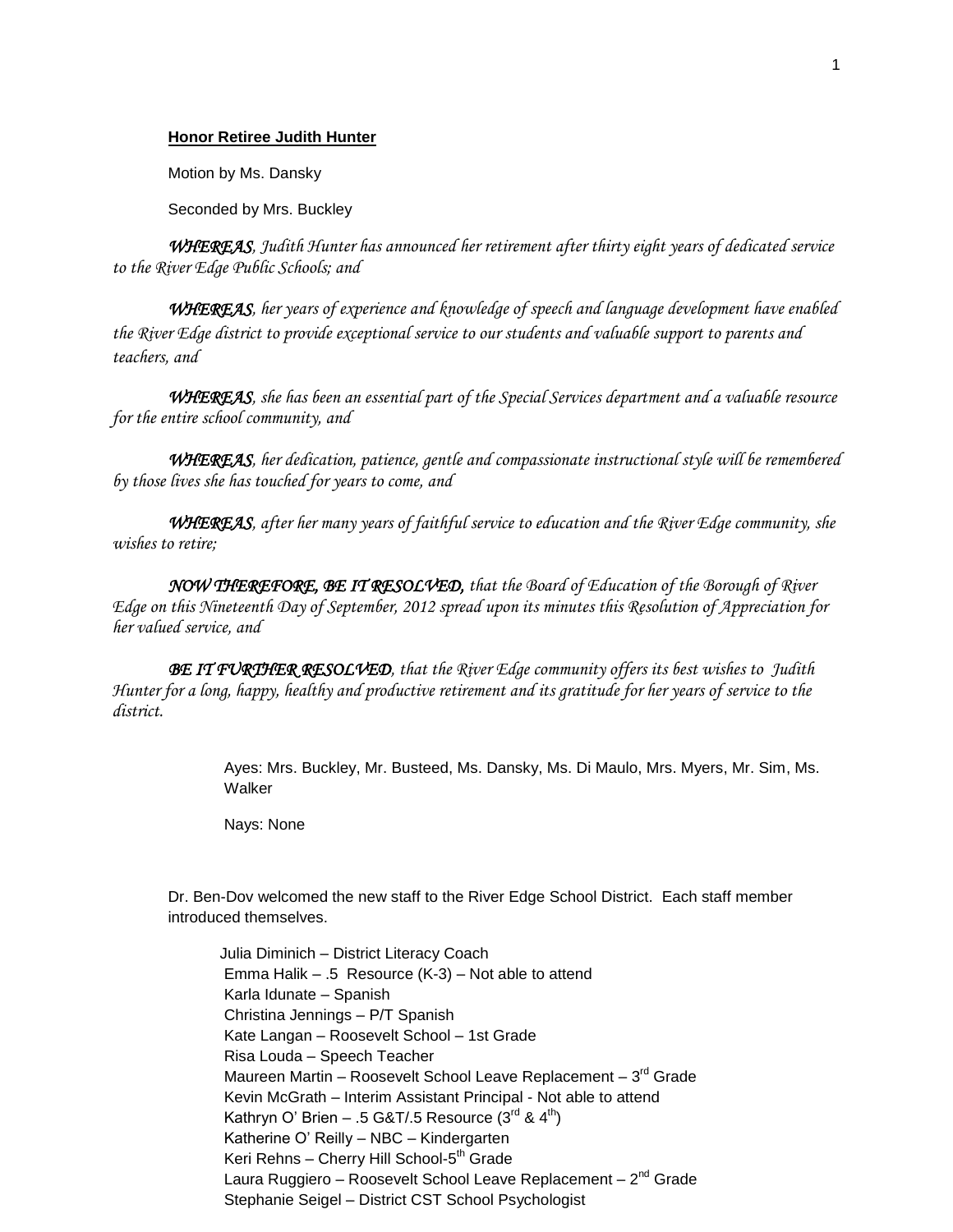Stacy Socha – New Bridge Center-Learning Consultant Sara Tarascavage – New Bridge Center – Building Bridges Teacher Lisa DiCostanzo – Cherry Hill School – Secretary Daniel DeVincenzo-Cherry Hill School-P/T Custodian Beth Rosen – NBC - Assistant Principal Bill Feldman – Tri-District Supervisor of Curriculum

## *Reception*

## **REPORTS**

## **SUPERINTENDENT**

Dr. Ben-Dov reported on the following:

- Dr. Ben-Dov congratulated Ms. Trainor on a job well done regarding the Bond sale.
- Dr. Ben-Dov recommended we change our Mission Statement from New Jersey Core Curriculum content Standards to New Jersey Common Core Curricula content Standards, as we have been implementing the Common Core Curricula in accordance with the timetable set by the Department of Education.
- QSAC committee had their first meeting on Wednesday, September 12, 2012. On October 3, 2012 Dr. Ben-Dov, Ms. Trainor and Mr. Feldman will attend a meeting to get an understanding of some of the new expectations.
- On Thursday, September 20, 2012 the administrators and the representatives from Oradell and River Dell will attend a symposium on the teacher evaluation system.
- A lot of training is set up for Professional Development. Patty McGee from Northern Valley along with Ms. Diminich are training River Edge teachers on Thursday, September 20, 2012 in Language Arts. Core Curriculum Standards, RTI and New Assessments are some of the trainings that will happen in the near future.
- There was a Gifted and Talented meeting on Thursday, September 13, 2012 to discuss some changes that will take place to the program. A second meeting is planned for the end of the week.
- Week of Respect will be during the week of October 1, 2012

#### **PRINCIPAL**

Mrs. Heitman reported on the following for NBC:

- The 2012-2013 school year is off to a great start. All of our supplies are in, the teachers are excited and everyone is working hard.
- The kindergarten students had a tour of the Cherry Hill School
- The students are having special area instruction delivered by more specialists this year other than just with Ms. Brush
- Mrs. Heitman and Dr. Mc Grath are visiting the teachers and students in their classrooms.
- Morning drop off for the students and parents have been great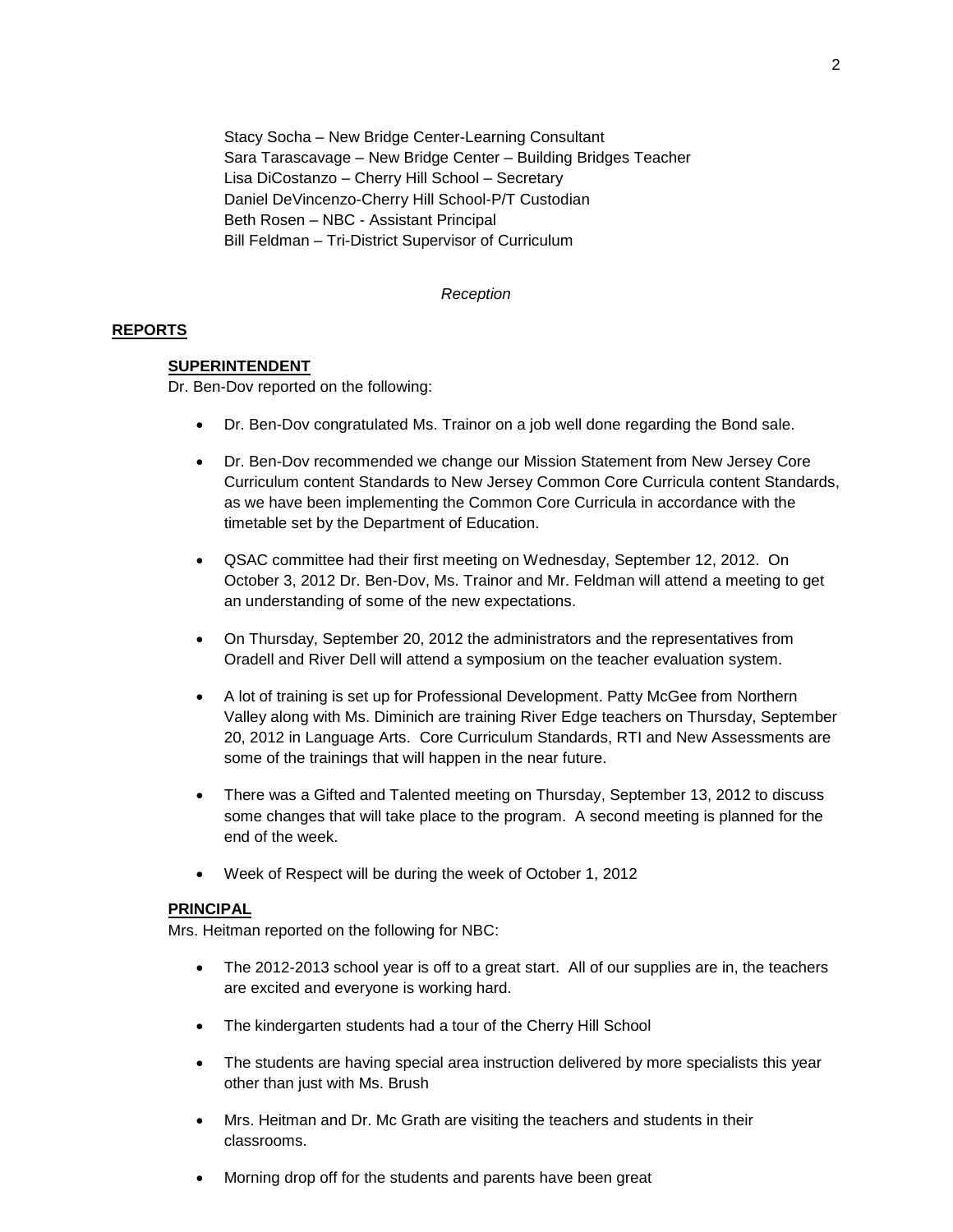- The NBC PTO is looking for volunteers
- Kindergarten dismissal has improved with the changes that have been made
- The first fire drill of the school year went very well
- PALS Assessment is being implemented with Kindergarten students
- Lunch time is working out well
- Back to School Night is Thursday, September 20, 2012

Mrs. Heitman reported on the following for Cherry Hill:

- The 2012-2013 school year is off to a great start
- Lots of people attended the Class Parent meeting and it went very well
- On Thursday, September 20, 2012 the administrators and the representatives from Oradell and River Dell will attend a symposium on the teacher evaluation system
- On Thursday, September 6, 2012 Cherry Hill staff had Critical Incident Training
- On October 4, 2012 the third and fourth grade teachers will be trained on an online text book program in science
- A safety committee meeting took place on Wednesday, September 19, 2012
- School visitation is on Wednesday, October 3, 2012
- Week of Respect will be the week of October 1, 2012
- On Wednesday, October 17, 2012 both Cherry Hill and Roosevelt will get voting machines in the schools and the children can vote for a Presidential Candidate. Mrs. Heitman is very excited about this.

## **BOARD SECRETARY**

Ms. Trainor reported on the following:

- The Bond Sale was extraordinary. The professionals involved anticipated approximately \$480,000 savings in interest with the pre-sale call and after it was sold we had approximately \$700,000 savings in interest. That was over 7% of savings and that is approximately \$35,000 to \$38,000 savings a year in the debt service-interest expense for the life of the bonds.
- Our new district truck has arrived today. The plow is being installed and the district lettering will be added. Mr. Lyons is pleased with it.
- Ms. Trainor would like to know by Monday, September 24, 2012 the status of the Board Members attending the NJSBA Convention.
- Ms. Trainor is waiting on the first draft of the audit report
- Ms. Trainor would like to schedule a Building and Grounds meeting on Tuesday, October 2, 2012 at 4:30PM to discuss the use of Community Development Grants.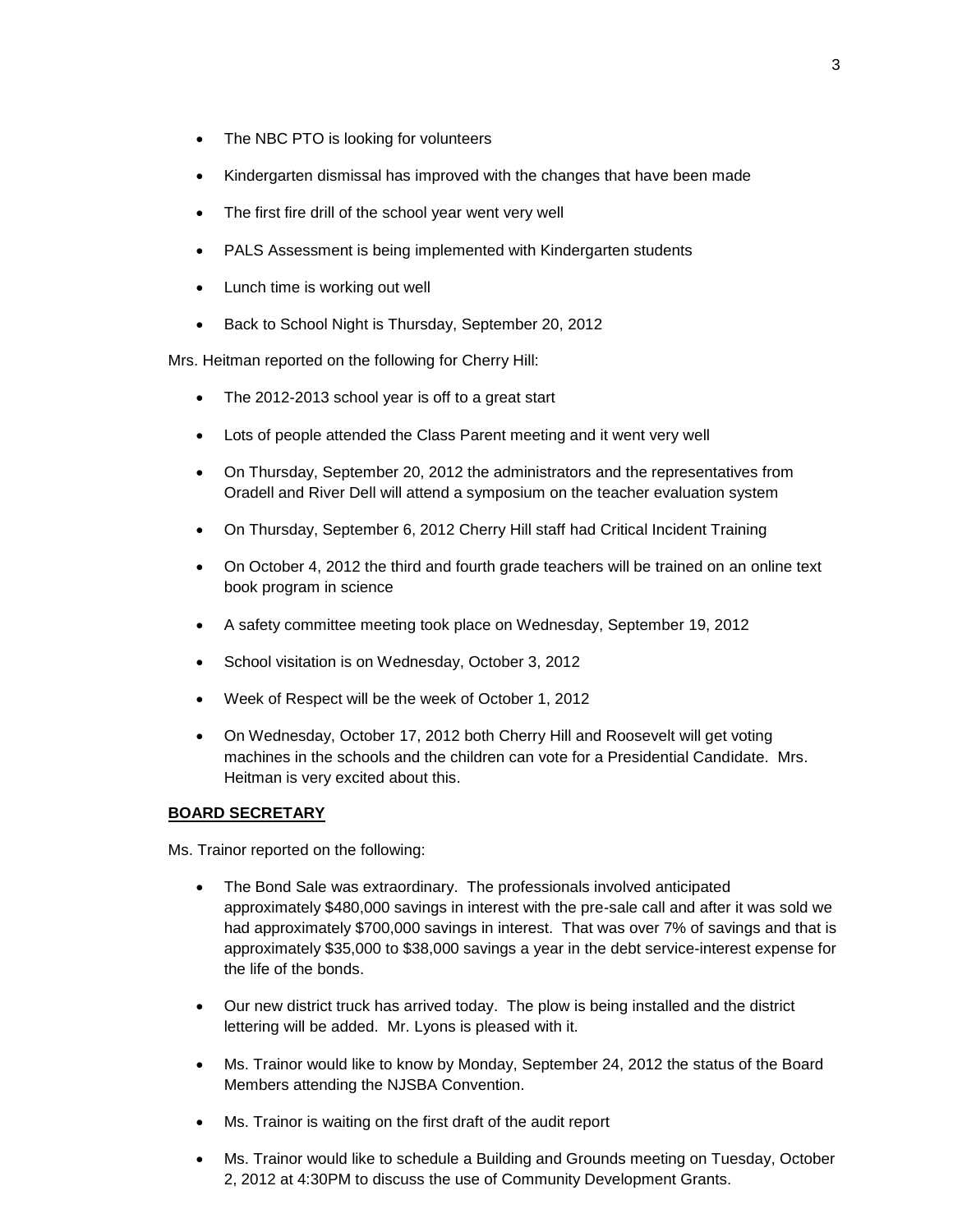#### **PRESIDENT**

Ms. Di Maulo had nothing to report

## **COMMITTEES**

- Ms. Walker and Ms. Dansky attended the Bergen and Passaic Counties Tenure and Teacher Evaluation Workshop.
- New Jersey School Boards Association has a new field service Representative.

#### **MOTIONS TO BE ACTED UPON**

#### **ADMINISTRATION/POLICY**

Motion by Ms. Walker

Seconded by Mr. Busteed

that the Board of Education approve the staff development training as per the schedules for September 2012 including relevant mileage reimbursement. (Addendum)

that the Board of Education accept the Certified and Non-certified Nurses Plan for the 2012-2013 school year. (Addendum)

Ayes: Mrs. Buckley, Mr. Busteed, Ms. Di Maulo, Mrs. Myers, Mr. Sim, Ms. Walker

Nays: None

Motion by Mr. Busteed

Seconded by Mr. Sim

that the Board of Education approve the minutes of the August 8, 2012 Board Meeting.

Ayes: Mr. Busteed, Ms. Di Maulo, Mrs. Myers, Ms. Walker

Nays: None

Abstained: Mrs. Buckley, Mr. Sim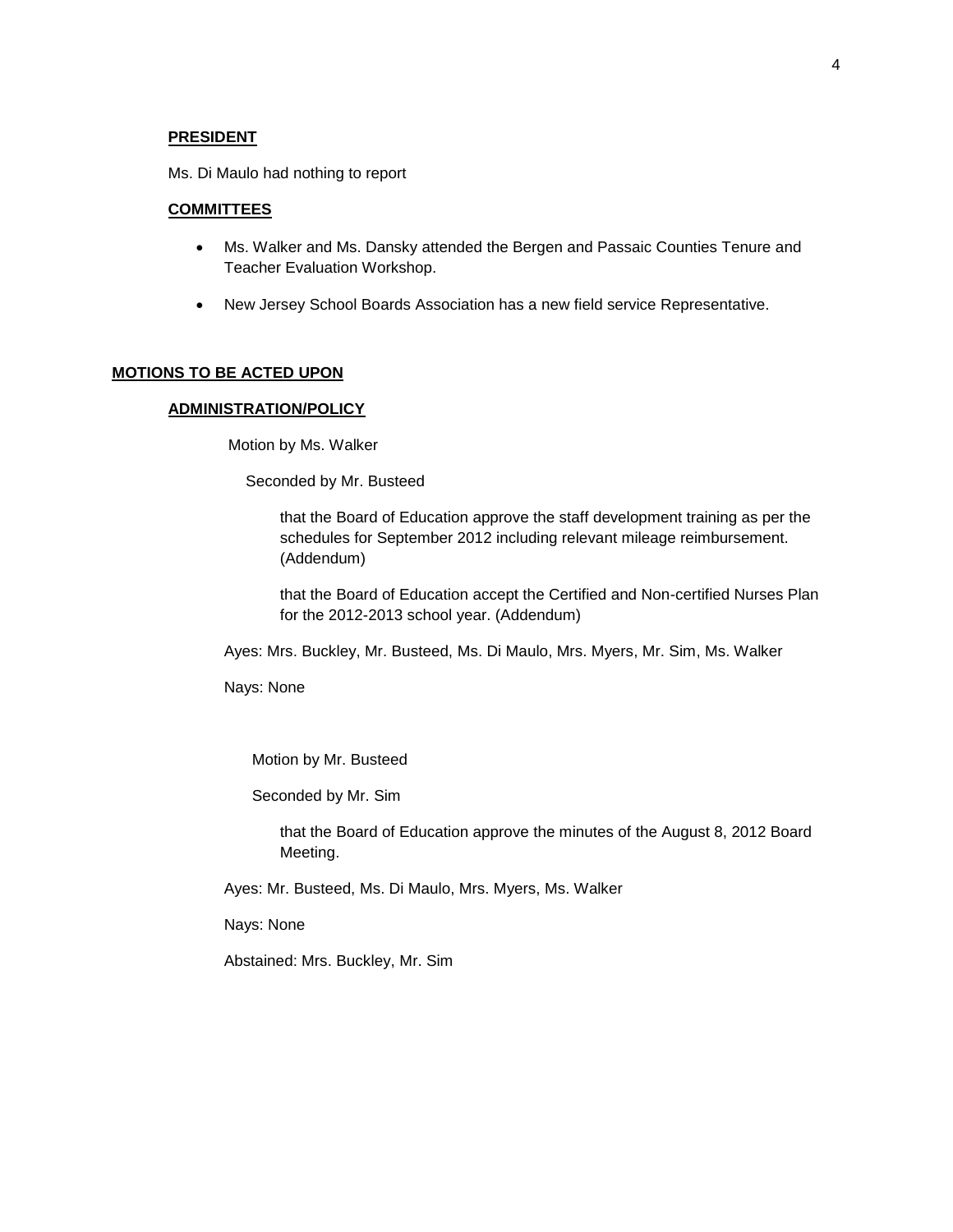Motion by Mr. Sim

Seconded by Mrs. Buckley

that the Board of Education approve the minutes of the August 29, 2012 Board Meeting.

Ayes: Mrs. Buckley, Mr. Busteed, Ms. Di Maulo, Mrs. Myers, Mr. Sim

Nays: None

Abstained: Ms. Walker

Motion by Mrs. Buckley

Seconded by Mrs. Myers

that the Board of Education approve the minutes of the September 4, 2012 Board Meeting.

Ayes: Mrs. Buckley, Ms. Di Maulo, Mr. Sim, Ms. Walker

Nays: None

Abstained: Mr. Busteed, Mrs. Myers

## **CURRICULUM/EDUCATION**

Motion by Mrs. Myers

Seconded by Ms. Walker

that the Board of Education approves the Tri-District Visual and Performing Arts Curriculum- Grades K-6.

Ayes: Mr. Busteed, Ms. Di Maulo, Mrs. Myers, Mr. Sim, Ms. Walker

Nays: None

Abstained: Mrs. Buckley

# **BUILDING & GROUNDS**

#### **FINANCE/GRANTS/GIFTS**

Motion by Ms. Walker

Seconded by Mr. Busteed

that the Board of Education approve the bills & claims dated September, 2012 totaling \$267,643.35 including checks #34212 through #34313. Payrolls dated August 15, 2012 and August 31, 2012, totaling \$260,157.91 issued therefore, a copy of such warrants list be attached as part of these minutes. (Addendum)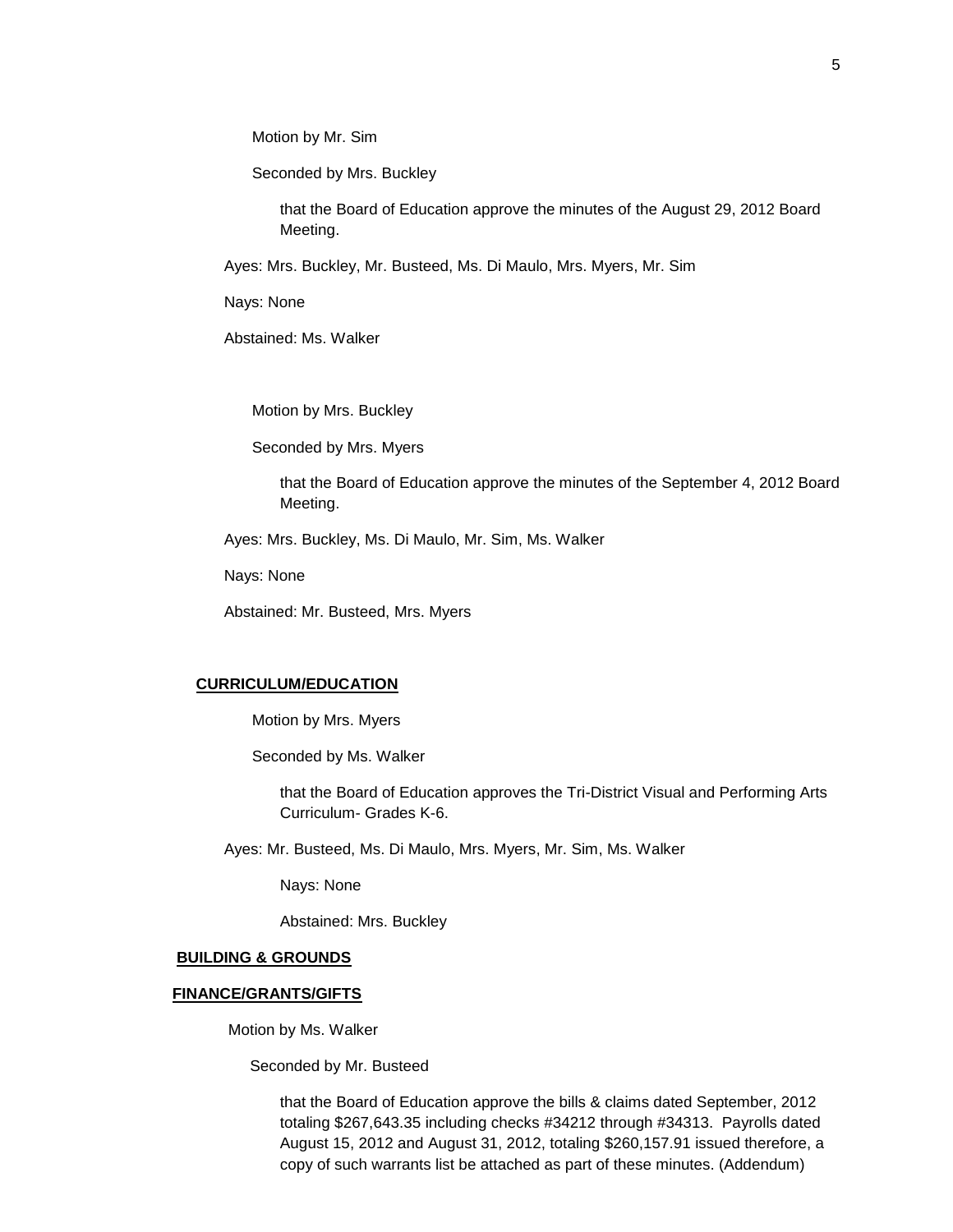Ayes: Mrs. Buckley, Mr. Busteed, Ms. Di Maulo, Mrs. Myers, Mr. Sim

Nays: None

Abstained: Ms. Walker

Motion by Mr. Busteed

Seconded by Mr. Sim

that the Board of Education approve the Budget Transfers for the school year 2011-2012 as of July, 2012. (Addendum)

that the River Edge Board of Education approve the Secretary's and Treasurer's Reports for the period ending July 31, 2012.

Further, we certify that as of July 31, 2012, after review of the secretary's monthly financial report (appropriations section) and upon consultation with the appropriate district officials, to the best of our knowledge no major account or fund has been overexpended in violation of N.J.A.C. 6A:23-2.11 and that sufficient funds are available to meet the districts financial obligation for the remainder of the fiscal year. (Addendum)

that the Board of Education approve the filing of the IDEA 2012-2013 Grant Application

| Basic Grant Total \$153,341  | Pre-School Grant Total \$9,159 |
|------------------------------|--------------------------------|
| Non-Public Portion \$195,417 | Non-Public Portion \$7,251     |

**Be It Resolved,** that the Board of Education of the River Edge School District wishes to enter into a grant agreement with the County of Bergen for the purpose of using \$65,296 in 2012-2013 Community Development Block Grant funds for Bathroom Renovations at Cherry Hill School; and

**Be It Further Resolved,** that the Board of Education hereby authorizes Deborah Trainor to be a signatory to the aforesaid grant agreement; and

**Be It Further Resolved**, that the Board of Education hereby authorizes Deborah Trainor to sign all County vouchers submitted in connection with the aforesaid project; and

**Be It Further Resolved,** that the Board of Education recognized that the River Edge School District is liable for any funds not spent in accordance with the Grant Agreement; and that liability of Board Members is in accordance with N.J.S.A. 2AL53A-7 et. seq.

that the Board of Education approve the application for Community Development Block Grant for the 2013-2014 school year in the amount of \$180,000 for the barrier free improvement and renovations of 2 bathrooms at Roosevelt.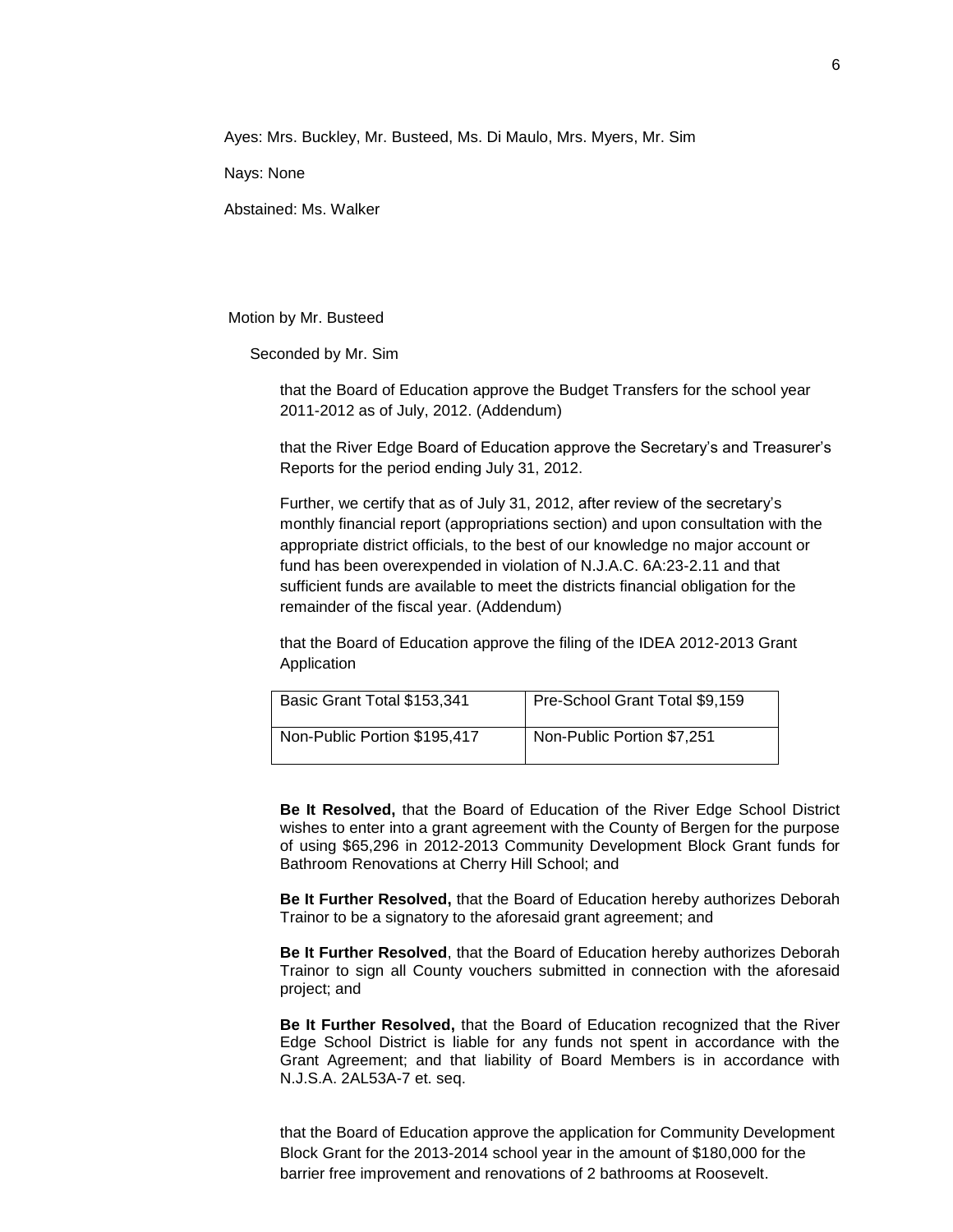That the Board of Education approves the appropriation of \$69,575 to the General Fund for the 2012-2013 school year. These funds are the Allowable Adjustments as of June 30, 2012.

Ayes: Mrs. Buckley, Mr. Busteed, Ms. Di Maulo, Mr. Sim, Ms. Walker

Nays: None

#### **PERSONNEL**

Motion by Mr. Sim

Seconded by Mrs. Buckley

that the Board of Education, with the recommendation of the Superintendent, approve Lauren Meccia, Part-time Instructional Aide, starting, September 1, 2012 through June 30, 2012 at a maximum of 23 hours per week.

that the Board of Education, with the recommendation of the Superintendent, approve Penelope Tenbekjian, Part-time Instructional Aide, starting, September 1, 2012 through June 30, 2012 at a maximum of 23 hours per week.

that the Board of Education accept, with regret, the resignation of Joanne Lam, Part-Time Aide, effective August 31, 2012.

that the Board of Education accept, with regret, the resignation of Elizabeth George, Part-Time Aide, effective August 31, 2012.

Ayes: Mrs. Buckley, Mr. Busteed, Ms. Di Maulo, Mr. Sim, Ms. Walker

Nays: None

#### **RIVER EDGE SPECIAL EDUCATION**

Motion by Mrs. Buckley

Seconded by Mr. Busteed

that the River Edge Board of Education approve Bergen County Special Services, Private School Services, under Chapter 192/193 for 2012-2013.

that the Board of Education approve the following Renewal Contract for Alpha Care for the 2012-2013 school year. (Addendum)

| Route # | School                | Per Diem |
|---------|-----------------------|----------|
|         |                       |          |
| 1823    | Children's Therapy    | \$175.34 |
| 1824    | Shaler Academy        | \$164.00 |
|         |                       |          |
| 1948    | Springboard           | \$142.65 |
|         |                       |          |
| 1949    | C.P. Center Fair Lawn | \$117.17 |
| 1952    | Midland Park H.S.     | \$157.93 |
|         |                       |          |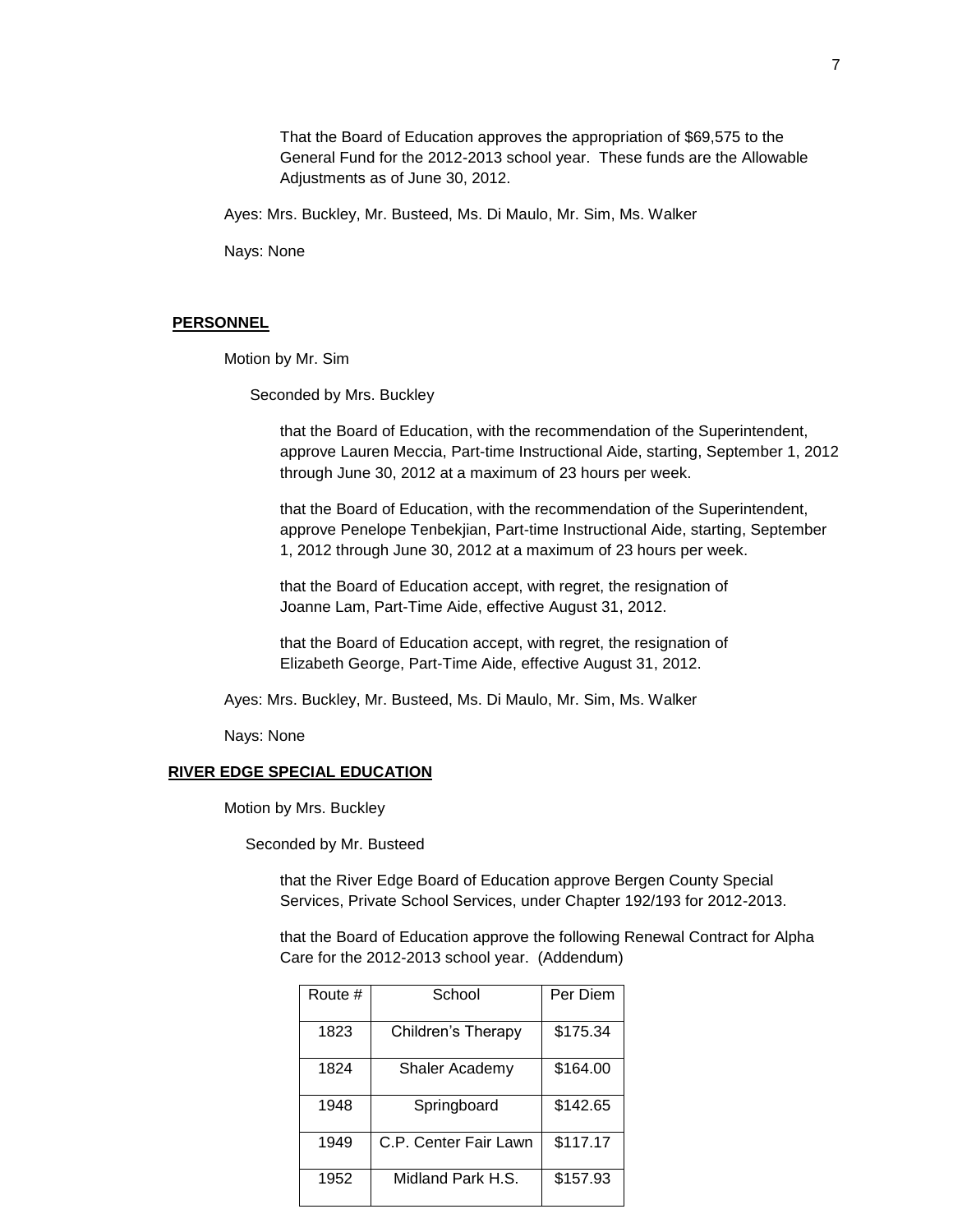| 1954 | <b>Bleshman</b> | \$127.36 |
|------|-----------------|----------|
| 1955 | Shepard HS      | \$132.46 |

that the Board of Education approve the following Renewal Contract for Ateel Transportation for the 2012-2013 school year. (Addendum)

| Route # | School       | Per Diem |
|---------|--------------|----------|
| 1829    | Windsor W.M. | \$169.16 |

that the Board of Education approve the following Bid Contract for First Student for the 2012-2013 school year. (Addendum)

| Route # | School      | Per Diem |
|---------|-------------|----------|
| 1985    | Springboard | \$151.25 |

that the Board of Education approve the following Bid Contract for Ace Transportation for the 2012-2013 school year. (Addendum)

| Route # | School                       | Per Diem |
|---------|------------------------------|----------|
| 1988    | Gramon/Banyan                | \$127.00 |
| 1995    | <b>Alpine Learning Group</b> | \$153.00 |

that the Board of Education approve the following Bid Contract for D&M Tours for the 2012-2013 school year. (Addendum)

| Route # | School     | Per Diem |
|---------|------------|----------|
| 1986    | Barnstable | \$179.00 |
| 1992    | LCEC       | \$174.00 |

**BE IT RESOLVED THAT THE REGION V COUNCIL FOR SPECIAL EDUCATION WILL PROVIDE SHARED SERVICES FOR ITS MEMBER DISTRICTS AND BE IT FURTHER RESOLVED THAT THE RIVER EDGE BOARD OF EDUCATION,** upon recommendation of the Superintendent, approves the following Region V Shared Services Consultants, Psychologists, Learning Disabilities Teacher Consultants, Social Workers, Speech Language Specialists, Occupational and Physical Therapists provide evaluations, direct services and consultation, to non-public and public schools for member districts upon request for the 2012-2013 school year.